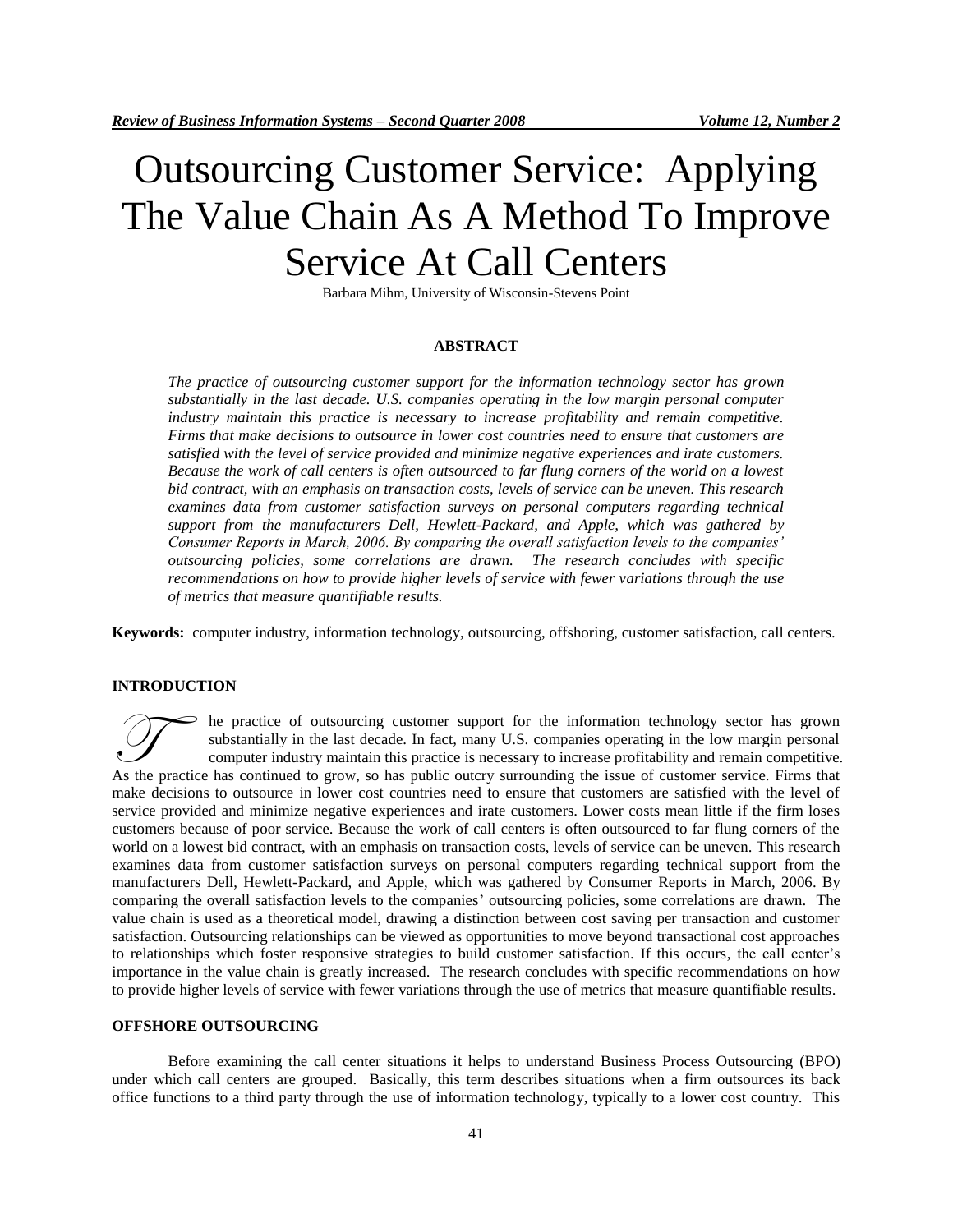makes the practice both offshoring and outsourcing. Outsourcing has been defined as hiring the knowledge, expertise, and human power of a vendor to do tasks a firm no longer wishes to do (Alder, 2003). Offshore outsourcing often includes call centers for customer service but can also include accounting, human resource, research and development, and engineering functions. The industry is growing very fast. In 2000, 125 top U.S. companies used this process. In 2003, 285 out of the top 500 U.S. companies were using BPO (Kripalani, et all 2004). Accurate numbers are difficult to come by since the U.S. does not track the number of jobs leaving the country, and offshore outsourcing numbers are estimated (Hilsenrath, 2004). However, a prediction from an expert in the area states the number of dollars outsourced will grow from 110 billion in 2002 to 173 billion in 2007 (Traylor, 2003). There are estimates that the trend will continue, with Fortune 100 companies cutting employee numbers in half by 2008 as a result of BPO (Traylor).

While many U.S. companies maintain that offshore outsourcing is necessary to remain cost competitive, others see the trend as a threat to the U.S. economy, particularly in terms of job losses. However, a bigger question remains-is the trend really providing customers with the level of service they expect? When the calculation that it costs between 5 and 100 times more to win a new customer over keeping an existing customer (De Bonis et all, 2004) is applied, going with the lowest cost service provider does not always make sense if that provider turns existing customers away because of poor service.

The explosive growth of BPO is directly related to attempts at cost savings. And countries with an abundance of highly educated English speaking workers that have substantially lower costs for operations and wages, like India, are logical locations for BPO. Additionally, there are a number of very experienced U.S firms offshoring call centers and help desks such as General Electric, IBM, and Accenture. These firms have been successful in setting up their own call centers in India to compete with the large experienced Indian firms like Wipro and Infosys, which provide support services for many U.S. companies. Also, there are a number of U.S. service provider firms that operate call centers all over the world, with the top five being Convergys, EDS, TeleTech Holdings, West, and Sitel (Jastrow, 2003).

This competitive picture makes the outsourcing decision highly cost sensitive (Traylor, 2003). Simonson (2002) terms the solution outsourcers provide a "transaction engine", which occurs when "The inputs, outputs and working rules are so well-defined that there is no doubt as to how the work will be completed" (p.2). While in some situations outsourcing may be viewed as simply shifting transactions to a provider with the lowest cost, many customer service transactions require a high level of interaction on the part of the person handling the phone call. In these cases, understanding the entire process becomes an important factor in meeting the customer"s expectations for service. However, the pressure that U.S. corporations put on outsourcers to lower their cost, creates an atmosphere in which the quality of service is continuously diminishing. In fact, a recent article in Business Week notes that many Indian outsourcers are turning down call center contracts in favor of higher pay work (Kripalani, 2006).

The cost saving benefits can be substantial beginning with labor. While labor savings might run up to 80 percent less than U.S. costs, the real savings after management costs, training, technology, and the cost of running a remote call center in a foreign country, results in typical savings of 40-60 percent (Simonson, 2002). *Wired*  magazine recently calculated the hourly cost of a typical call center in Kansas City, Missouri at \$12.47 for equipment, labor, and profit as compared with \$4.12 per hour in Mumbai, India. The hourly wage difference was \$10 per hour in the U.S. to \$1.50 per hour in India (Pink, 2004).

Other reasons companies move to offshore outsourcing include changes in technology. Information Technology allows for databases with customer information to be accessed virtually anywhere with fiber-optic cable and satellite technology. The cheap cost associated with the transmission of information is a primary driver of BPO (Friedman, 2005).

Consumer demands for service at all times also is a factor which requires many companies to provide 24/7 service for their customers. For example, contracting with a call center in India makes this possible because of the 11 hour time difference. In many developing countries, employees are willing to work on weekends for the same wage as on weekdays, contributing to the cost savings factor.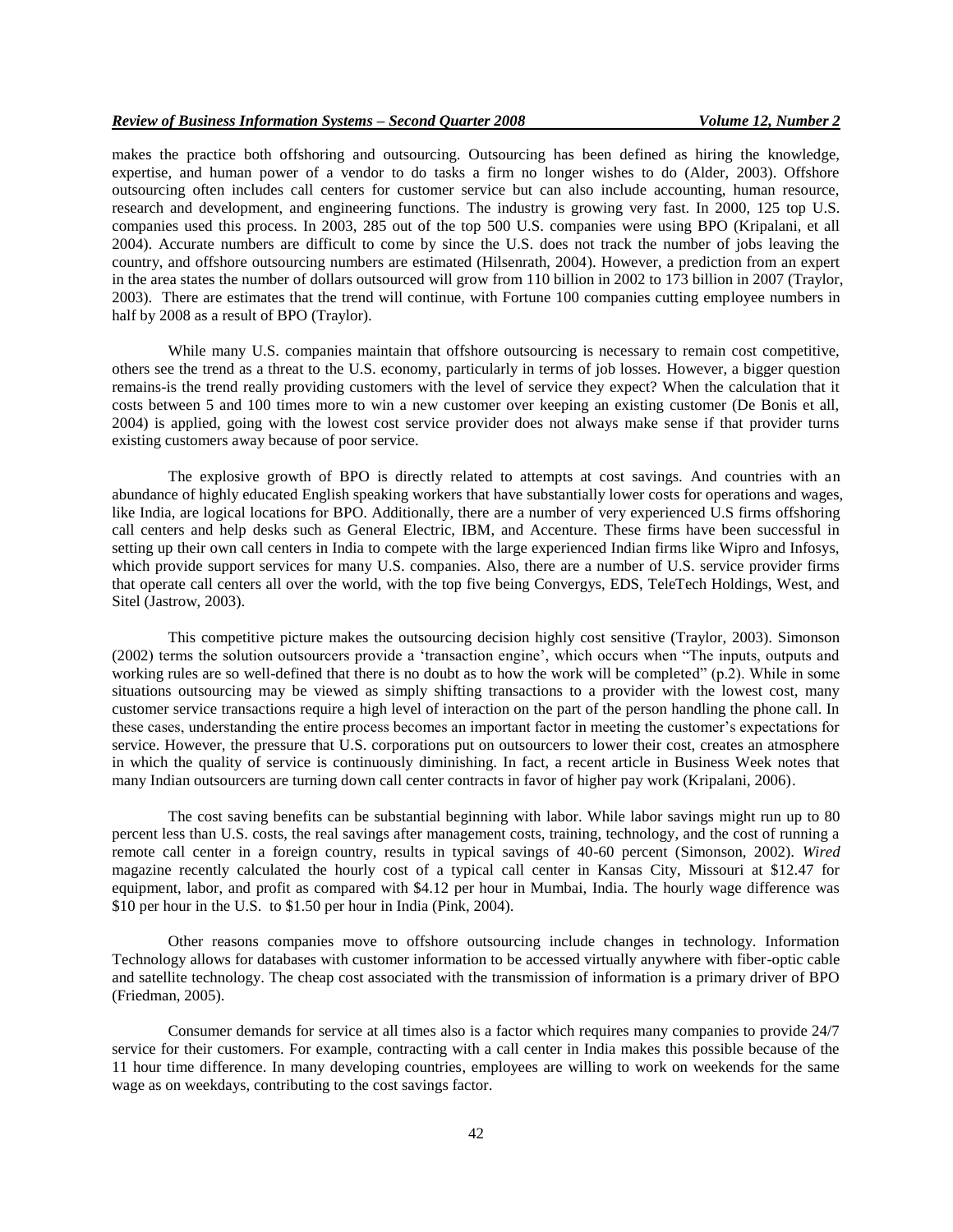Additionally, U.S. companies operating in the global economy are under relentless pressure to remain competitive and efficient from all sides. Potential customers look for the best value at the lowest price. Wall Street demands results. Shareholders want to see profits and cost-saving measures undertaken by the companies they invest in. With BPO, companies can free up capital to use in other areas, making better use of their resources.

While these factors are valid, many companies have not taken time to calculate the cost for the loss of customers when customer service is less than what is expected. Many times decisions are made based on the lower cost offered in a long-term transaction based contract. When the contract focuses on transactions, such as payment per call answered there is often a lack of concrete criteria established to determine what measure will be used to ensure customers are satisfied. And when a firm decides that customer support provided by call centers is no longer a part of its core business, it is reasonable to question whether farming these calls out to a low cost provider will cause service to be lower and increase customer dissatisfaction.

# **OUTSOURCING AND THE VALUE CHAIN**

Call centers and customer contact centers are typical business functions that are outsourced through BPO because many firms do not consider service as a part of core business functions. However, there is considerable evidence that customer satisfaction and customer retention are closely linked to a business's' profits and long term survival. Businesses can calculate the cost of obtaining new customers and the lifetime values of existing customers. Continual recruitment of new customers is much more costly than keeping existing ones. Customer lifetime value (CLV) attempts to calculate the value of a customer over time, predicting future spending behaviors. The key to customer value over time is servicing the customer today to ensure her business in the future. Firms that place emphasis on customer lifetime value and customer relationship management (CRM), a selective business which attempts to pinpoint and manage the most valuable customers are interested in long term relationships with customers. CRM is a business strategy that requires commitments from all levels of management as well as multiple functional areas. "CRM requires a customer-centric business philosophy and culture to support effective marketing, sales, and service processes." (Thompson, 2001p.1) Both CLV and CRM have caused a shift in thinking from transactions to long term relationships (Zeithaml, 2000 Kern and Wilcock, 2000; Paladino et all, 2002). Thus, many strategic initiatives focus both on reducing transaction costs while attempting to maintain appropriate levels of customer service which will result in return customers.

Software vendors have been quick to build products around the concept of CRM. There has been an explosion of vendors selling customer relationship management software which helps firms make better use of the data and activities that occur between trading partners. These so called "CRM software solutions" allow firms to gather and warehouse data related to customers enabling them to service customer needs better. Through sophisticated analysis of the data, firms are better able to adjust their behavior and utilize specific strategies in response to the value each customer has to the firm (Boulding, et all 2005). However, while software programs can certainly help firms sort through information about customers true customer relationship management requires a shift to building relationships that increase in value.

A major influence on the concept of evaluating the importance of the various processes both inside the firm and outside the firm is through the value chain. Michael Porter in 1985, was the first to coin the concept of the value chain, which basically breaks the various processes that take place in a firm from start to finish of the product or service, such as production, logistics, marketing, and customer service. By looking at each of these processes and determining how value can be added, firms can better understand their competitive advantage. Porter, along with the development of the value chain concept, has been a leader in recognizing the concept of core competencies and the benefits of outsourcing those areas not considered core competencies that others can handle more efficiently and effectively. By outsourcing, firms can focus on what is essential to their business and what they do best. While vertical integration has been a control strategy for some large firms, many others. particularly in the computer industry, have opted to outsource tasks viewed as non-essential or non-core. If outsourcing is pursued as a costsaving measure offshore outsourcing becomes even more attractive because of labor arbitrage. It is common knowledge that both Dell and Hewlett-Packard have utilized this method for at least the past 8 years. The argument in this research then, is that these firms have failed to correctly identify the true value of customer service. Because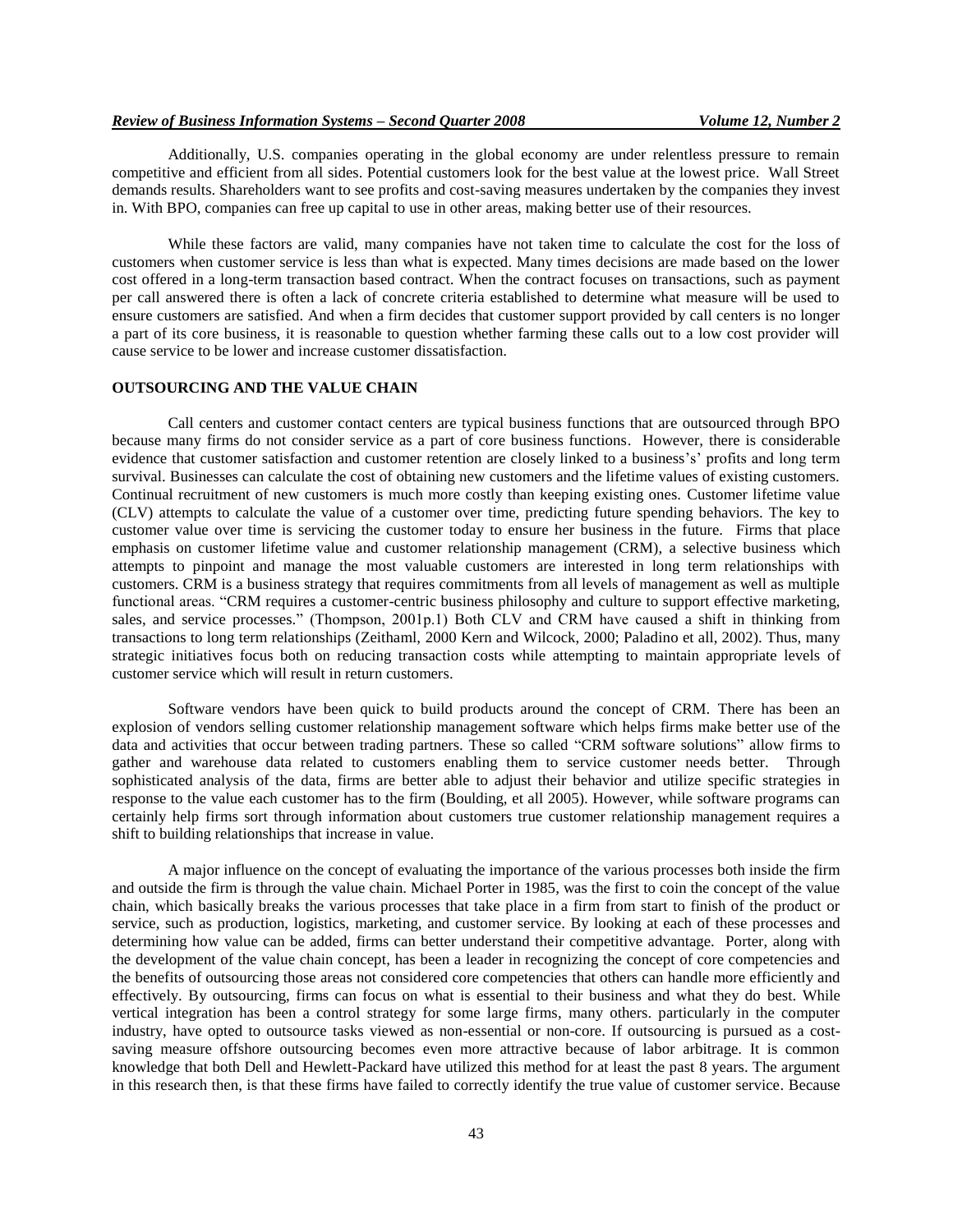of a myopic focus on lower transaction costs, Dell and Hewlett-Packard have failed to develop collaborative relationships within the value chain from those they contract with for call center service.

Interestingly, Gartner an IT consulting firm, notes that 60 percent of all outsourcing agreements will result in substantial losses of customers. Gartner also predicts that 80 percent of firms which outsource customer service functions will fail to meet their cost savings targets. Furthermore, Gartner found that many of the predicted costsaving fail to materialize, with the top 15 percent of global companies paying 30 percent less for in-house service that those firms outsourcing their customer service (Pruitt, 2005) While labor arbitrage per transaction may be the initial motivator for offshore outsourcing, it seems that low cost call centers fail to live up to expectations.

Of course, firms that operate in highly competitive environments need to use business strategies which allow them to cut costs and many times these cost cutting measures result in contracts with outsiders to complete tasks that can be done more efficiently by a third party service provider. However, cost cutting may involve risking the satisfaction of the most important key public, a firm"s customers. Firms need to be able to look outside themselves through the eyes of the customer. One method of looking outside is to use independent customer surveys conducted by firms such as Consumer Reports.

# **EXCELLENT SERVICE CAN BE PROVIDED**

One of the biggest mistakes companies make is failing to clearly understand what customers" expectations are from a call center. Undoubtedly, there are a number of nightmare situations common to many of us who have used call centers that are known problems to avoid. These include the experience in dealing with a call center where employees have been unable solve problems and seem to be reading from a script, to complaints of problems with foreign accents and communication problems due to language barriers, to being trapped in a automated loop where a customer never gets to talk to a human being (Kurtz, 2004). But avoiding these problems is not enough to ensure satisfied customers.

Service excellence can be described as "that which the customer perceives as providing the service they require quickly, conveniently and without error, delivered courteously by knowledgeable staff at an acceptable cost" (Jones, 2004, p.2). The key here is that the focus is on what the customer perceives, not what the company thinks the customers want. Firms cannot do a good job of providing service whether it is outsourced or is in-house if they do not regularly ask customers about the service provided and if that service met their expectations. It also means developing clear performance measures and talking corrective actions if measures are not met. Customers want their problems dealt with quickly and efficiently, with as little hassle as possible. In most cases, customers are more concerned about getting their problems resolved quickly and to their satisfaction, than they are about where the call center is located.

Generally, tasks that are fairly routine and repeatable are the easiest to transfer offshore. Tasks that can be transaction engines as mentioned previously, will often work in offshore outsourcing, provided certain conditions are in place. These conditions include a deep relationship between the companies and contracts that are based on customer satisfaction rather than number of calls handled per hour. Tasks that are central to a company"s core business should not be outsourced. Oftentimes companies make the mistake of thinking that customer service is not central to their business. Fundamental to the question of outsourcing is being able to see what is important to the customer.

Certainly, there is a balance between what service can be provided and costs. Using a third party can significantly cut costs. But when selecting a vendor firms can do some things to improve the level of service provided. Besides using customer satisfaction as a key metric, companies should make sure the vendor they consider has a significant knowledge of the firm"s industry. In other words, if a firm is outsourcing a help desk for computers, the vendor needs to have experience and deep knowledge of the P.C. industry. The people working the technical support center need to understand computer problems and need to be empowered to act beyond a few answers from a script. They need to be real problem solvers. Additionally, contracts need to be set up to build customer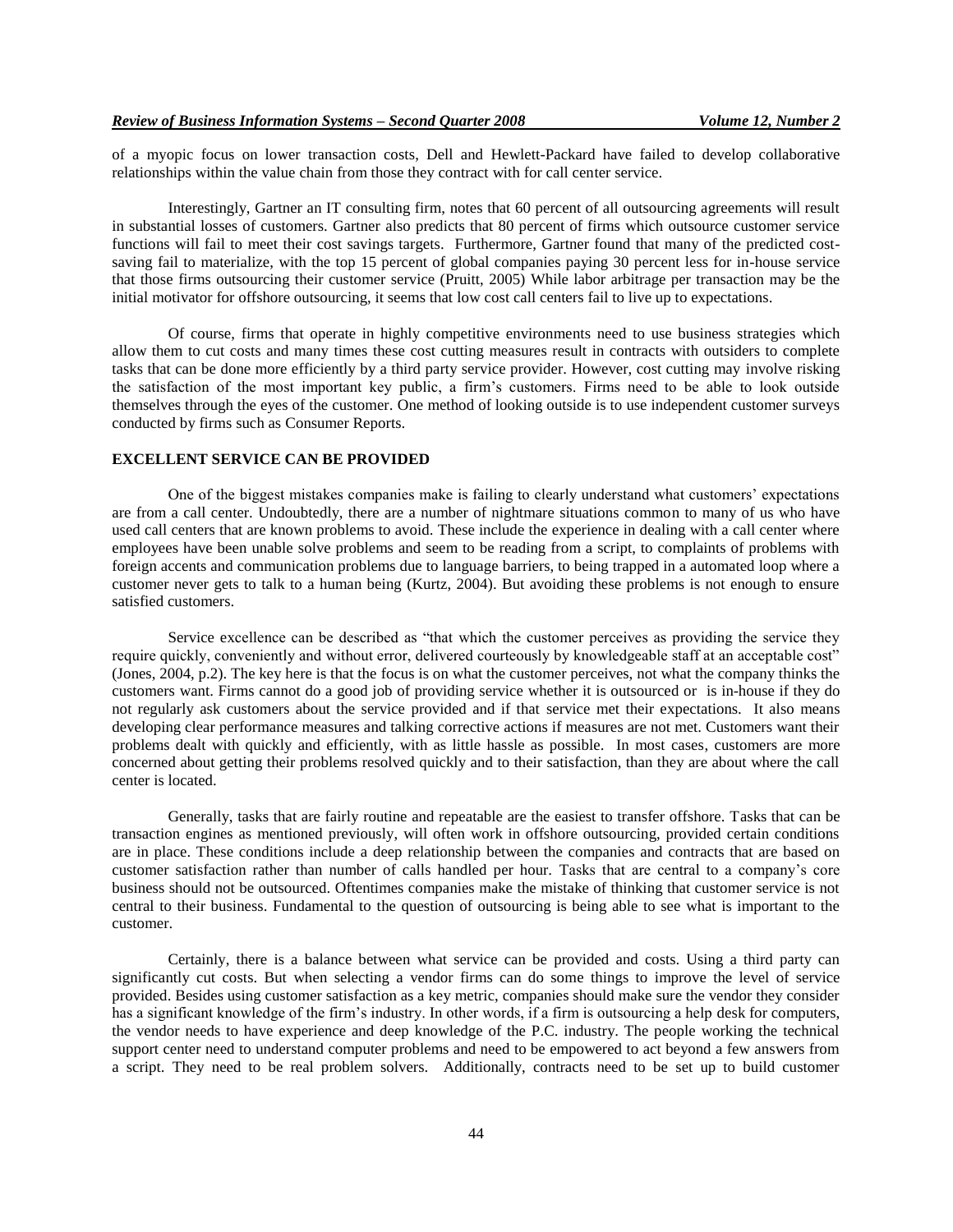relationships, penalizing poor results and rewarding good results (Compton, 2004). This is why long-term contracts to the lowest bidder, which do not include satisfaction criteria are a huge mistake.

A McKinsey quarterly article (Harmon et all, 2006) recently cautioned executives on the danger of looking only at financial metrics when measuring performance in customer service. Because service situations are highly variable the consulting firm urges service providers to develop a "best practices" gauge to monitor service in these varied situations. If the computer manufacturers fail to develop long term relationships with call center providers including requirements of best practices that insure customer satisfaction that are standardized for all the call centers, levels of service will continue to be hopelessly uneven.

McKinsey reports that there are three essential principles that should underpin all service measurements (Harmon, et all, 2006). First, firms should use internal comparisons to benchmark levels. By benchmarking internally against clearly defined measures, companies are better able to measure progress. Second, firms need to closely examine financial costs in search of root problems that are causing the expenses. Getting to the bottom of a reoccurring problem could result in the reduction of service calls. While this sounds logical, many outsourcing call centers do not share information with clients. In fact, since many call centers are paid per call there is little to gain by attempting to reduce the number of incoming calls. Third, broad cost measurement information systems need to be used to compare expenses across functional areas. If costs are assigned to departments that have no incentive to operate cross functionally, a mindset of "its their problem not ours" sets in. If departments fail to work together to solve problems service levels will remain low. Thus, the sharing of information between departments within firms as well as communication between the call center and various functional areas becomes very important.

The company that wants to provide excellent service from an outsourcer needs to be willing to share key information with the outsourcer including "its vision, strategic direction, goals, concerns, as well as how it communicates with customers and suppliers through sales, marketing and customer support. Armed with this information, outsourcers can identify best practices that are most suited for each customer" (Myron, 2003, p.3). The outsourcer then becomes a business partner sharing in a firm"s stake with its customer. The outsourcer and the firm become joint problem solvers by analyzing the problems and attempting to figure out why the problems are occurring in the first place, providing the company with valuable data (Compton, 2004). Goolsby (2004) notes that long-term outsourcing relationships only succeed if there is mutual trust built on the proof that that both parties are jointly committed to each other's interests. Today's information systems make this possible, if companies are willing to invest in relationships with outsourcing vendors instead of simply looking at call centers as something removed from the main business.

Forrester Research cautioned companies concerning the problems associated with BPO problems in a recent report. They found "inflexible contracts, difficulty managing vendors, and lack of performance metrics" (BPO News Roundup, 2003) as being key obstacles in improving BPO relationships. The report also highlighted the fact that long-term contracts to the lowest bidder are meaningless if there is little confidence in the service provided.

Kern and Willcocks (2000) investigated information technology outsourcing relationships and found that trust between partners took time to develop and evolved as the terms of the agreement were accomplished. Firms in outsourcing relationships identified adaptation and goal convergence as part of becoming strategically closer. The authors note in their contrast between short-term contractual elements and on-going relational contracts which evolve over time, the later requires strong interpersonal communication between top managers of the firms. Cooperation and commitment between the firms were seen as implicit in the relationships.

Dell, Hewlett-Packard, and Apple are competing against each other in what is considered a very tight profit industry. Much has been written about the fact that declining margins on computers has eroded profits and squeezed the manufacturers into looking for ways to cut costs. Many argue that computers are simply commodity type items with the major differentiation factor being customer service (Carr, 2004). Clearly there is relentless pressure because of intense competition between Dell and Hewlett-Packard, while Apple has been able to stay out of the price war because of its unique operating system, a clear competitive advantage. The price pressure forces the firms to consider using outsourcing to support call centers thereby reducing their costs. There are links between methods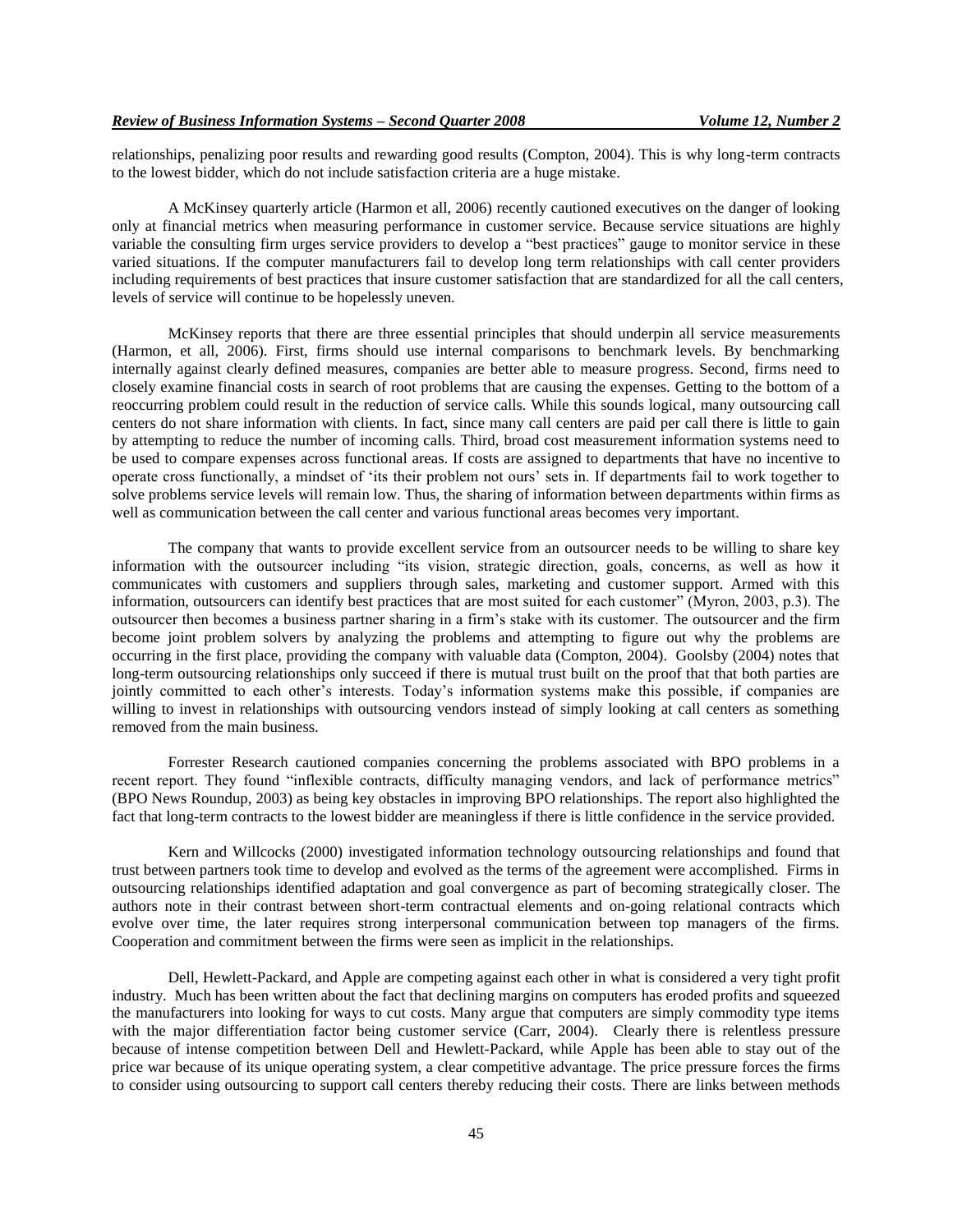the manufacturers use for customer tech support and satisfaction levels. By examining the outsourcing practices used and comparing overall satisfaction levels, some preliminary correlations can be drawn. The practice of outsourcing customer support been widely used in the Information Technology industry since the early 1990s (Kern and Wilcock, 2000). However, because customer dissatisfaction levels continue to be high it appears that firms are not giving customer service its true importance in the value chain.

| <b>Manufacturer</b> | <b>Desktop Score</b> | Laptop score  |
|---------------------|----------------------|---------------|
| \nnle               | $-1$                 | $\mathcal{Q}$ |
| Dell                | ◡                    | эσ            |
| $\mathbf{1.1.1}$    | οU                   | ◡             |

Scores are from Consumer Reports March 2006. Surveys were conducted on subscribers in January 2004- June 2005. There were approximately 4200 responses for laptops and 6500 for desktops. Questions were asked about manufacturers overall technical support. A high score of 100 means total satisfaction, 80 means very satisfied and 60 is fairly well satisfied. Apple is clearly ahead with satisfaction levels from their P.C. owners being close to 70 percent higher than P.C owners of Dell or H.P.

# **OUTSOURCING PRACTICES**

Dell sold more machines than all other P.C. manufacturers during the period the survey was conducted and is an experienced player in the offshore outsourcing call center business. However, its experience has not been enough to prevent high levels of customer dissatisfaction with customer support provided by some call centers. Dell has faced major challenges in addressing customer complaints. In 2003, the firm had the dubious distinction of leading the number of customer complaint filings at ConsumerAffairs.com for computer firms. Since that time, problems have escalated and dissatisfaction with Dell service is a common complaint. Part of the reason that service levels are uneven is due to the fact that Dell contracts with about 30 call support center around the globe (Zieger, 2004). In 2005, Dell had a record number of complaints 1,533 to the better Business Bureau more, than double the number in 2004 (Lee, 2006). Because the Dell"s model has been to continually lower costs, service and its weight in the value chain has been miscalculated. In 2006, because of the excessive customer complaints, the company was forced to shore up its service in North America by 20 percent, and add an additional call center in India. However, it does not appear that Dell has a critical mass of service technicians in its overseas call centers. Instead, it uses an approach of farming the service out to many different providers, which can mean very different service, depending on the service center the customer is connected with. Because theses firm operate independently, there is little opportunity to share information.

For example, the *24/7 Customer Call Center* in Bangalore India, employs 2,500 workers to take and make calls for hundreds of firms. People working there are assigned to small teams representing multi-national firms such as Dell and Microsoft. The young, educated workers take calls as the name implies 24/7, in conditions similar to typical office jobs in the U.S. These jobs can save companies about 80 percent in wages (Friedman, 2005). While savings in labor may be substantial, the service levels can be inconsistent because there is no critical mass of employees connected directly with Dell at the call center. And those workers at the call center in India have a lack of knowledge as to what is going on in the other 29 call centers around the globe.

Dell experienced major problems with one of its technical support call centers in 2003. And the firm found out the hard way that covering the basics was not enough to satisfy its best customers. When it pulled the plug on is corporate customer service call center in India and transferred these most valuable accounts to service centers in the U.S. late in the year, it did so because of the huge number of complaints and threats of business losses due to irate business customers. Dell"s customers made their dissatisfaction known loud and clear and Dell responded (Technology Brief, 2003). While Dell brought the corporate business back to the U.S., it continued to operate Indian call centers for non-corporate customers.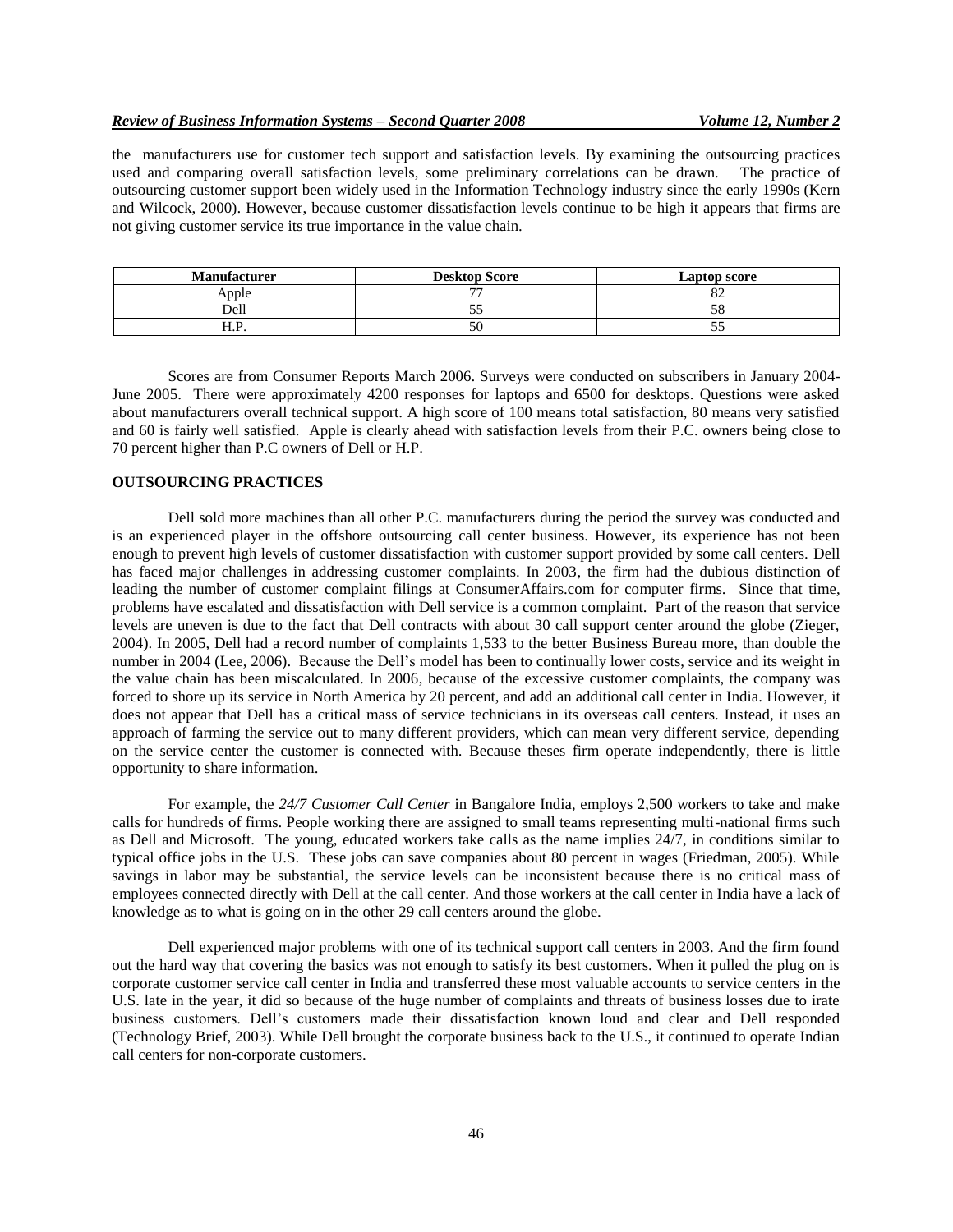Clearly, as the Dell case shows, since all customers are not created equal, firms will want to take care to make sure those most valuable customers receive the highest level of service possible (Dawson, 2004).

Customer service needs to be part of business outcomes rather than an after thought. But for Dell, with operations in 30 different countries and many different contact centers in each of these countries it is difficult to determine if the same levels of service are being provided, especially if the main driver is cost savings instead of customer satisfaction. Dell should apply the same standards to all of its call center operations no matter which third party is providing the service. However, for Dell to achieve this, a uniform metric needs to be established to measure levels of satisfaction. Then the same metric should be used in each call centers to monitor levels of service. To ensure consistency, Dell needs to apply the same standards that it uses in its U.S. operations, to the offshore call centers.

Hewlett-Packard has been a leader in off-shore outsourcing, and has made extensive use of offshore call centers to cut costs. Hewlett-Packard found through experience that to make sure customers are satisfied, outsourced call center contracts need to be set up to pay per resolution instead of per minute. They found out that upfront investments in training are important. H.P. also found that a good approach to take with a vendor for call centers was to add to call volume at call centers only as customer satisfaction levels were met. The business case at H.P. for offshore outsourcing is driven not only by labor and start-up costs, but by customer satisfaction levels taking future sales and profits into account (Curtland et all, 2004). But the survey numbers from Consumer Reports fail to show that customers are in fact satisfied most recently. Perhaps earlier commitments have been abandoned with the financial pressures H.P. continues to face.

However, H.P. has had some success using an online customer support system which is in-house. By closely monitoring incoming e-mails and using a quick response goal the firm can get a pulse on its own service. Typically, responses to inquiries are answered within 10 minutes according to the head of U.S. customer contact centers in the U.S. for H.P. Interestingly, this quick service has reduced the number of calls to call centers. In 2004 and 2005 while email inquires rose, call center volume decreased. Since it costs 60 percent less to respond to an email over a phone call, Hewlett-Packard has benefited financially from the quick response times (Clark, 2006). Remember, this measurement is from the company"s non-outsourced customer service. Again, this shows that uneven levels of service are occurring because of the fact that H.P. uses multiple call centers both in-house and outsourced. Unless the same metrics are applied all over the globe, the levels of service will be unpredictable.

The information on Apple and its outsourcing practices is somewhat limited. The point needs to be made that the sales of Apple are considerably less than the Dell and H.P. Apple personal computers make up less than 3 percent of the P.C. business (Weber, 2005). Because of the difference in numbers sold, there will be fewer complaints and less publicity. Another key factor is that one of the major problems customers need help with is machines infected with spyware and viruses which are designed to attack Windows machines. The operating systems in Apple have been relatively safe from this problem. Recent surveys found that about 70 percent of all computer problems are the result of spyware (Miller, 2005).

There is evidence of a key difference in the Apple approach to opening call centers in other countries. In March of 2005 an Apple representative was quoted in an update to the press picked up by News.com. When asked about plan to open a Bangalore call center the spokesperson said:

*Apple has gained millions of new customers in the past year, and we are building a call center in India to help meet our growing service and support needs"....The company emphasized that it isn't downsizing any U.S. jobs, pointing to its continued growth both in the U.S. and other markets. "Our call centers in Austin and Sacramento also continue to grow," the Apple spokesperson said in the news briefing. Recognizing the importance of quality service, the company promised continued high levels of support for both its computers and iPods...."This call center will be managed and staffed by Apple employees with the same award-winning service for which Apple is known around the world"* (Why Apple's Closing, 2006).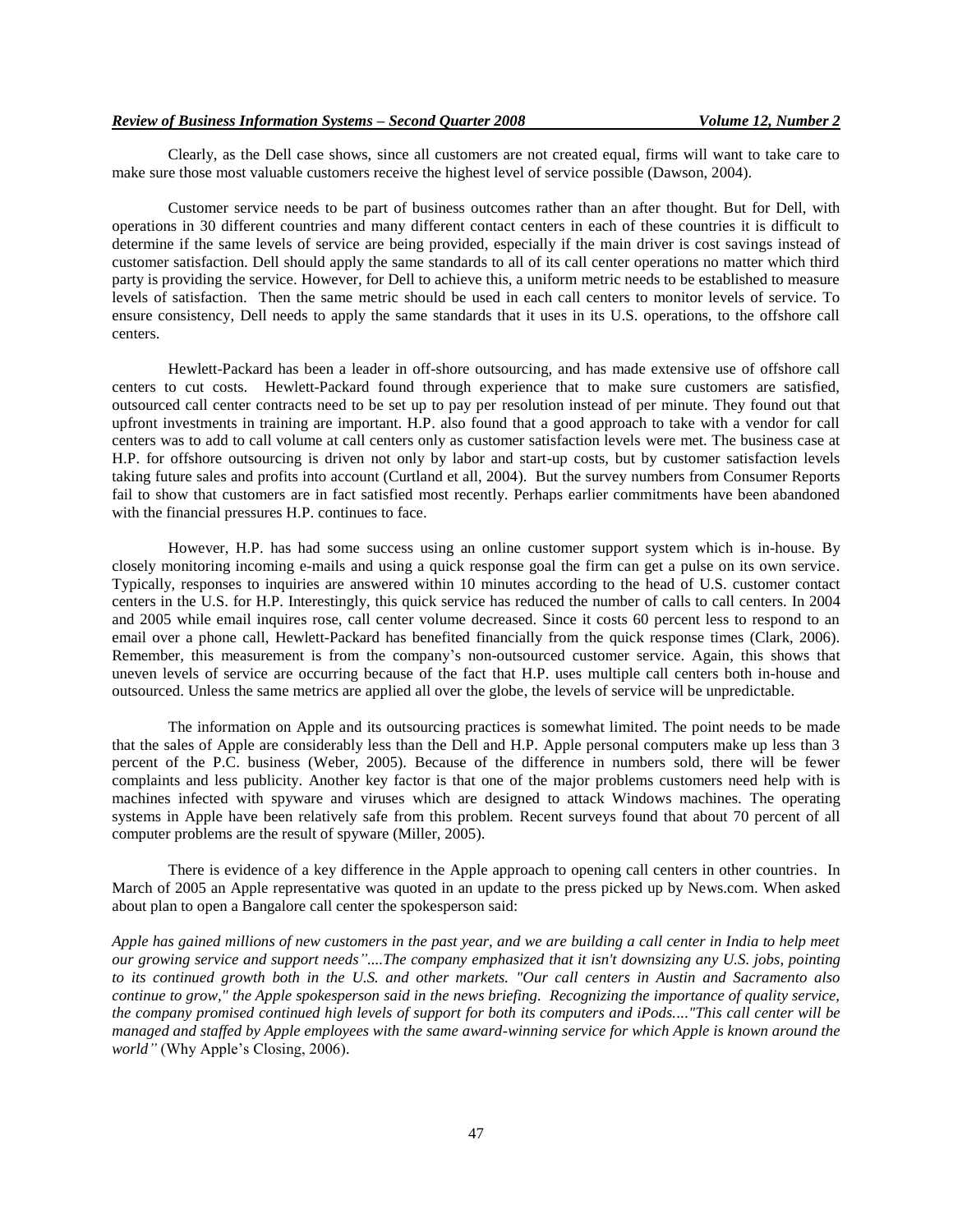#### *Review of Business Information Systems – Second Quarter 2008 Volume 12, Number 2*

Apple has since changed its plan and has scrapped its plans to open the call center in Bangalore, claiming that the cost savings to do appear to be as substantial as originally thought. Thus, it seems that Apple is applying a much higher value to customer service in its value chain than Dell. Apple is practicing a think before it leaps mentality to outsourcing approach.

### **CONCLUSIONS AND RECOMMENDATIONS**

The call center is often considered an afterthought with customer service not given the importance it warrants in the value chain. The sharing of information between call centers and the computer manufacturers could actually lead to better products. However, if there is not a relationship between business partners there is little incentive to share information. In some cases, outsourcing might not be the best way to handle service. Firms need to clearly articulate the correct value of service. As pointed out many firms overestimate potential savings gained outsourcing. In summary, there are some guidelines that can be gleaned from the literature that a firm considering outsourcing can use in the decision process. There are six main areas to consider.

First, a company needs to be clear on what its core business is and who its most important customers are. Firms need to accurately reflect the value of the call centers in their value chains. Oftentimes, companies make the mistake of thinking that customer service is not central to its business, when in fact, the service the company provides is its competitive advantage.

Second, companies need to survey their customers and find out what their expectations are in the process of a call to a call center. Without a clear idea of what customers" expectations are it is impossible to satisfy them. With this information clearly detailed, call centers and their clients need to establish specific metrics for satisfaction. Internal benchmarks need to be tracked to determine if satisfaction is improving. Surveying customers could include finding a way to give customers a choice. Some customers might be willing to pay to have a service problem solved in the U.S. rather than dealing with an offshore provider.

Third, companies need to do their homework and investigate the options for outsourcing. Outsourcers that have deep knowledge of a company"s industry should be given top consideration and firms need to be sure that savings are really possible. As Gartner Consulting noted, outsourcing contracts often do not meet anticipated cost savings and can actually end up costing firms more than it would to run the centers in-house (Pruitt, 2005).

Fourth, contracts should be written with payment linked to customer satisfaction not only on the number of calls. Goolsby (2004) refers to outsourcing relationships that move beyond a buyer/seller situation driven only by cost to a "Business Transformational Outsourcing" relationship in which a "we" attitude, based on mutual trust and commitment, open communication multiple levels, with collaborative solutions transforming how business is done. Business outcomes drive the partnerships and when customer satisfaction is given a priority as a business outcome, call centers are more likely to provide high levels of service. However, this only occurs when a deep relationship had been built to support the sharing of information.

Fifth, firms need to regard information as king in the call center area. Continual information sharing and open communication are essential if good service is to be provided. The better the outsourcing party understands a company"s business, the greater its ability to service customers. This only happens when a real partnership is developed and continuing communication is a priority. Sophisticated software programs which monitor calls into call centers process can be used as trouble-shooting tools. Since the software can track the number of problems occurring, managers are better able to see patterns of problems as they develop (Ortolani, 2004). And information systems that link functions areas of firms with information gleaned from call centers can be very useful.

Sixth, investigate the options technology can provide. One of the biggest improvements in the technical service area has been through online help desks. Because the foreignness of the experience is minimized this type of service often works better for high tech industries. Additionally, much progress has been made in automated speech recognition technology which can cut down on wait times for fairly common problems.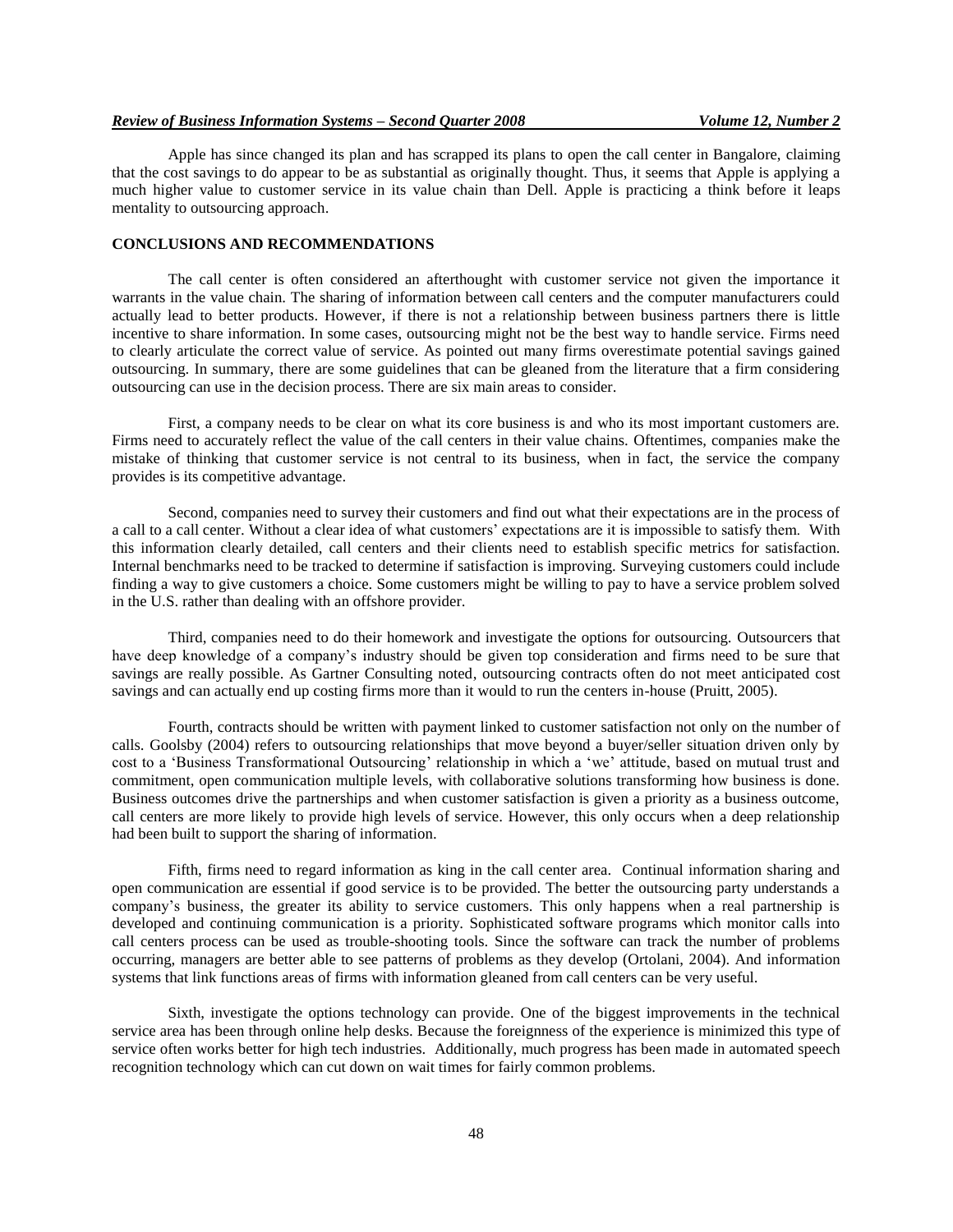### *Review of Business Information Systems – Second Quarter 2008 Volume 12, Number 2*

In conclusion, BPO will continue to be a major issue for U.S. firms, particularly in the area of customer support call centers because of evolving technologies. However, many firms are now beginning to recognize that anticipated cost saving do not materialize. Whether firms decide to keep service in-house or outsource, firms need to carefully address the value of customer service in the value chain.

# **ACKNOWLEDGEMENTS**

The author acknowledges the support of the University Personnel Development Committee.

#### **REFERENCES**

- 1. Adler, P. (2003). Making the HR outsourcing Decision. *MIT Management Review*.45 (1)53-61.
- 2. Boulding, W, Staelin, R., Ehert, M & Johnson W. (2005) A customer relationship management roadmap: What is know, potential pitfalls, and where to go. *Journal of Marketing*.69 155-166.
- 3. BPO News Roundup (2003). *Customer Relationship Management*. 7(11)3. 11/2003.
- 4. Carr, N. (2004). *Does It Matter?* Boston: Harvard Business School Press.
- 5. Clark, H. (2006). Customer service goes to hell. Forbes.com April 5,2006. www.wired.com/news/technolgy/internet.
- 6. Computers from den to living room. (2006). Consumer Report, March, 2006. www.ConsumerReports.org (23-28)
- 7. Compton, J. (2004). How to choose the right contact center outsourcer. *Customer Relationship Management.* 8(2) 2. 2/2004.
- 8. Curtland, C., Cargille, B., Ellis, S. & Goodwin, R. (2004). Is offshoring really cheaper? *Call Center Magazine.*17(1)48. 1/2004.
- 9. Dawson, K. What we learn from Dell"s experience. *Call Center Magazine*. 17 (2) 6.2/2004.
- 10. De Bonis, N., Balinski, E. Allen , P. (2004). *Value-Based Marketing for Bottom-Line Success*. New York: McGraw-Hill.
- 11. Drucker, J. & Brown, K. (2004). Press 1 for Dehli, 2 for Dallas; Latest wrinkle in jobs fight: Letting customers choose where their work is done. *Wall Street Journal.* B.1 3/9/2004.
- 12. Friedman, T. (2005). *The World is Flat.* New York: Farrar, Straus & Giroux.
- 13. Flynn, L. (2003). Companies sending work abroad are learning cultural sensitivity –to their American customers. *The New York Times.* Section C. 4.
- 14. Goolsby, K. (2004). Required reading on the realities of business transformational outsourcing: Success principles for BTO relationships. *Outsourcing Best Practices.com.* 4/2004.
- 15. Grant, P. (2004). 1-800-Useless. *Wall Street Journal*. 7/26/2004.R.5.
- 16. Harmon, E. Hensel, S. & Lukes, T. (2006). Measuring performance in services. *McKinsey Quarterly.* March, 2006 (1).
- 17. Hilsenrath, J. (2004) Behind outsourcing debate: Surprisingly few hard numbers. *The Wall Street Journal.* 4/12/04, A.1
- 18. Jastrow, D. (2003). What you need to know about call center outsourcing. *Customer Relationship Management.* 7(11)6-10. 11/2003.
- 19. Johnson, D. (2001). Is this a real person? *Management Communication Quarterly* 14 (4) 659-665.
- 20. Jones, C. ( 2004). Developing a scorecard for service quality. *Management Services*. 48 (4)1-11 .
- 21. Kern, T. and Wilcock, L. (2000). Exploring information technology outsourcing relationships: theory and practice. *Journal of Strategic Information Systems*. 9 (2000) 321-350.
- 22. Kripalani, M. (2006). Call centers That"s so 2004. *Business Week* August 7, 2006.
- 23. Kripalani, M., Hamm, Spencer, E. & Reinhart, A.(2004). Scrambling to stem India"s onslaught. *Business Week.* 81-82. 1/26/2004.
- 24. Kurtz, R. (2004). The problem: Angry customers. Languages issues. Phone static. Maybe outsourcing the help desk wasn"t such a great idea after all. *Inc.* 26(7) 48-50.7/2004.
- 25. Lee, L. (2006). It"s Dell vs. the Dell Way. *Business Week.* March 6, 2006.
- 26. Miller, M. (2005). Tech support: Still a ways to go. PCMAG.COM. www.pcmag.com
- 27. Myron, D. (2003). BPO gets a CRM History lesson. *Customer Relationship Management.* 7(11)2. 11/2003.